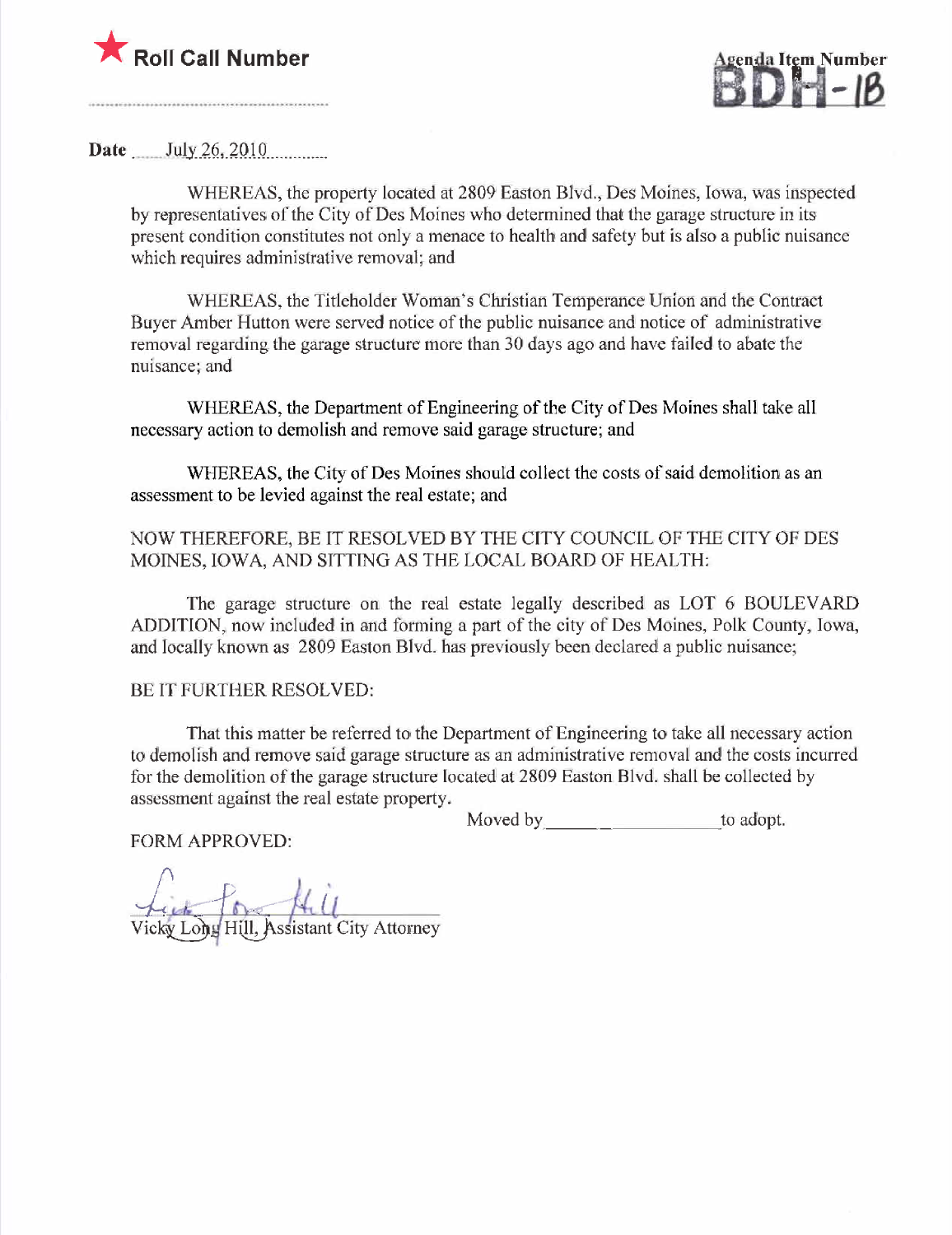

Date  $July\ 26, 2010$ 

 $\label{eq:3.1} \mathcal{X} = \mathcal{X}$ 



| <b>COUNCIL ACTION</b> | <b>YEAS</b> | NAYS. | <b>PASS</b> | <b>ABSENT</b>   | <b>CERTIFICATE</b>                                                                                   |
|-----------------------|-------------|-------|-------------|-----------------|------------------------------------------------------------------------------------------------------|
| <b>COWNLE</b>         |             |       |             |                 |                                                                                                      |
| <b>COLEMAN</b>        |             |       |             |                 | I, DIANE RAUH, City Clerk of said City hereby                                                        |
| <b>GRIESS</b>         |             |       |             |                 | certify that at a meeting of the City Council of<br>said City of Des Moines, held on the above date, |
| <b>HENSLEY</b>        |             |       |             |                 | among other proceedings the above was adopted.                                                       |
| <b>MAHAFFEY</b>       |             |       |             |                 |                                                                                                      |
| <b>MEYER</b>          |             |       |             |                 | IN WITNESS WHEREOF, I have hereunto set my                                                           |
| <b>MOORE</b>          |             |       |             |                 | hand and affixed my seal the day and year first<br>above written.                                    |
| <b>TOTAL</b>          |             |       |             |                 |                                                                                                      |
| <b>MOTION CARRIED</b> |             |       |             | <b>APPROVED</b> |                                                                                                      |
|                       |             |       |             | Mayor           | City C                                                                                               |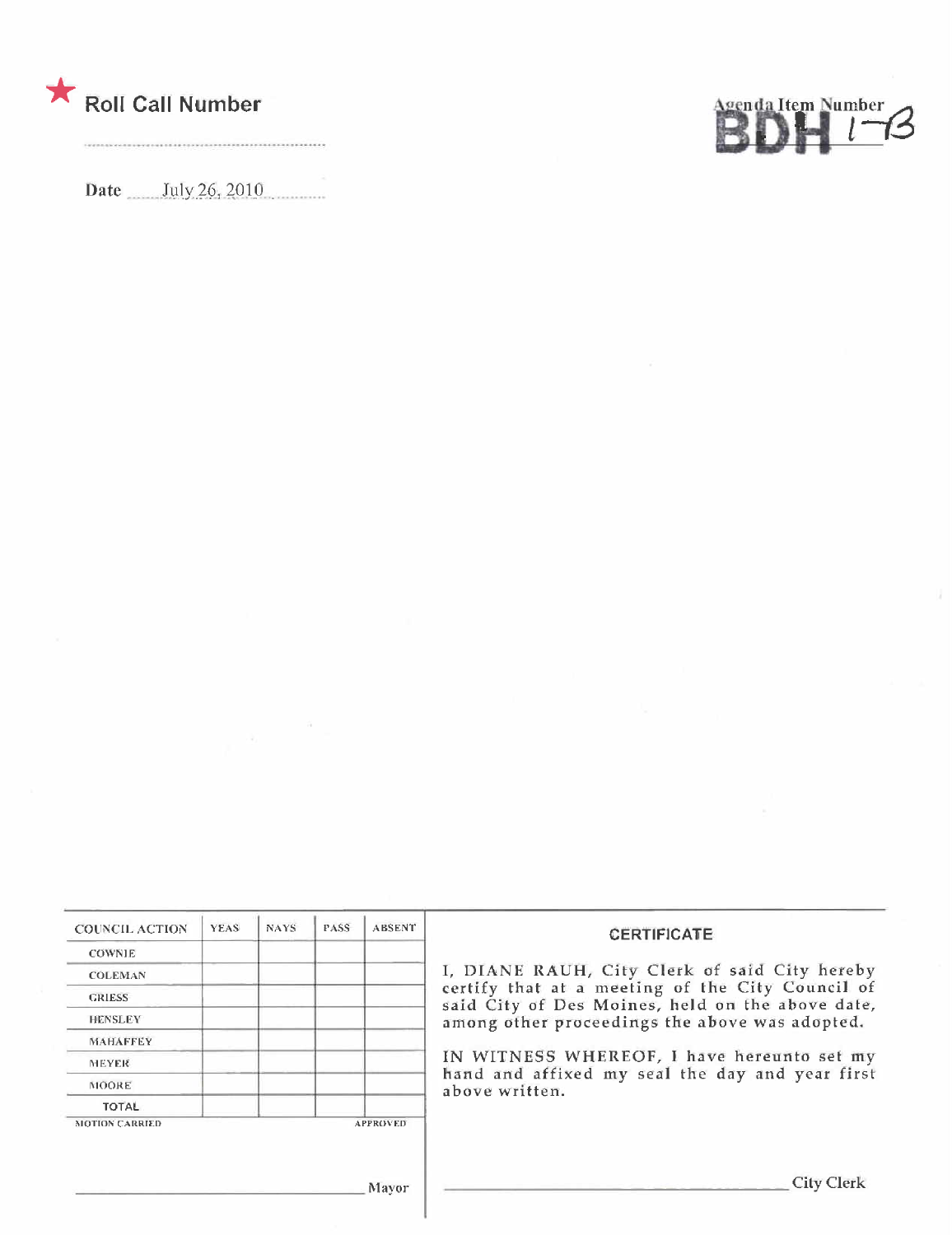

#### **POIK Councy Assessor** Jours

[Home ] [General Query ] [Legal Query ] [HomeOwner Query ] [Book/Page Query ] [Commercial Query ] [Res Sales Query | [ Comm Sales Query | [ Help ]

| District/Parcel<br><b>GeoParcel</b>                                               |  |  |  | Map Nbhd Jurisdiction     | <b>Status</b> |  |  |
|-----------------------------------------------------------------------------------|--|--|--|---------------------------|---------------|--|--|
| 060/00218-000-000<br>7923-31-283-003                                              |  |  |  | 0321 DM14/Z DES MOINES    | <b>ACTIVE</b> |  |  |
| Tax Increment Finance District Bond/Fire/Sewer/Cemetery<br><b>School District</b> |  |  |  |                           |               |  |  |
| 1/Des Moines<br>$5/A$ ccent UR                                                    |  |  |  |                           |               |  |  |
| <b>Street Address</b>                                                             |  |  |  | <b>City State Zipcode</b> |               |  |  |
| <b>2809 EASTON BLVD</b>                                                           |  |  |  | DES MOINES IA 50317       |               |  |  |

#### Click on parcel to get new listing 上海空性 59.24  $2201$ 2755 22.41  $\mathbb{C}$ 2802 2800 ĐÙ 2766  $673^{40}$ 2825 2744 Get Bigger 6Ū Map  $^{17}$   $\rm{Sb}$ 2747 **1816**  $\frac{17}{150}$ <br> $\frac{17}{17}$  15 1714  $1715$ 1708  $17130$ 辽行  $\frac{1711}{130}$ ್ದ<br>ದಿ 1706 1704



Approximate date of photo 02/23/2001

# **Mailing Attdress**

WOMANS CHRISTIAN TEMP UNION **JEANNE LILLIG** 4425 UNIVERSITY AVE APT 1 DES MOINES, IA 50311-3436

# **Legal Description**

LOT 6 BOULEVARD ADDITION

| Ownership       | <b>Name</b>                                      | Recorded             | Book/Page RevStamps |
|-----------------|--------------------------------------------------|----------------------|---------------------|
| Title Holder #1 | WOMANS CHRISTIAN TEMP UNION 2004-11-30 10842/536 |                      | 145.60              |
|                 | Contract Buyer #1 [HUTTON, AMBER]                | 2009-03-27 12968/913 |                     |

|              | <b>Class</b><br><b>If you were</b>      | <b>Kind</b>                          | Land                                                                | Bldg<br>œ | AgBd                                                                                                                                                                                                                           | Total.    |
|--------------|-----------------------------------------|--------------------------------------|---------------------------------------------------------------------|-----------|--------------------------------------------------------------------------------------------------------------------------------------------------------------------------------------------------------------------------------|-----------|
| iurrent<br>◡ | <b><esidential< b=""></esidential<></b> | Huli.<br>Construction Construction 1 | 900<br>includes the Charles Co., when you consider a company of the |           | The commitment of the control of the control of the control of the control of the control of the control of the control of the control of the control of the control of the control of the control of the control of the contr | --------- |

Market Adjusted Cost Report Estimate Taxes Polk County Treasurer Tax Information Pay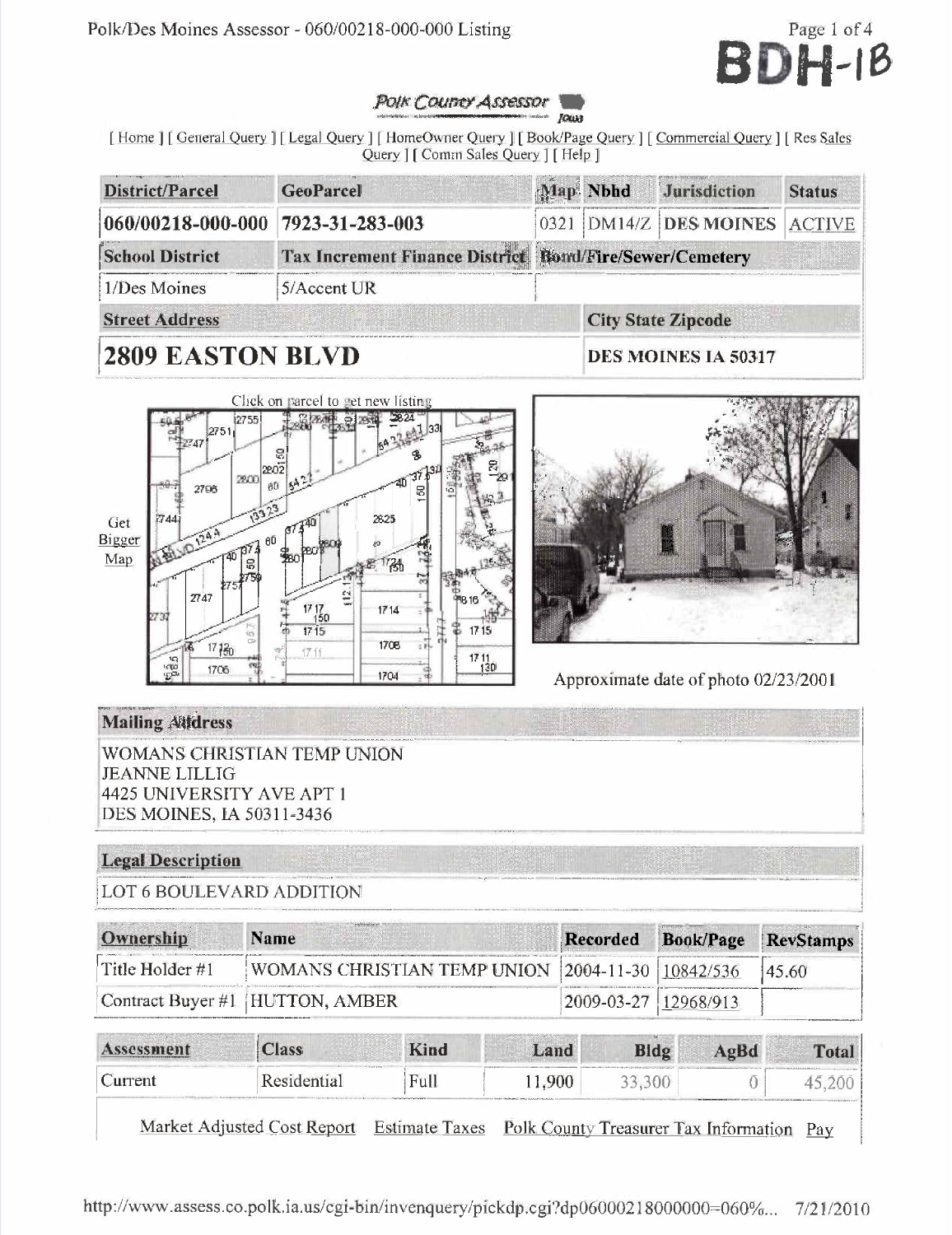|                               |                    |                     | Taxes                                                                                        |                           |                                    |                 |                        |  |
|-------------------------------|--------------------|---------------------|----------------------------------------------------------------------------------------------|---------------------------|------------------------------------|-----------------|------------------------|--|
| Zoning                        | <b>Description</b> |                     |                                                                                              |                           | <b>SF</b>                          |                 | <b>Assessor Zoning</b> |  |
| $R1-60$                       |                    |                     | One Family, Low Density Residential District                                                 |                           |                                    | Residential     |                        |  |
|                               |                    |                     | Source: City of Des Moines Community Development Published: 2010-03-05 Contact: Planning and | Urban Design 515 283-4200 |                                    |                 |                        |  |
| Land                          |                    |                     |                                                                                              |                           |                                    |                 |                        |  |
| <b>SOUARE</b><br><b>FEET</b>  |                    | 6,000               | <b>FRONTAGE</b>                                                                              |                           | 40.0 DEPTH                         |                 | 150.0                  |  |
| <b>ACRES</b><br>0.138         |                    | <b>SHAPE</b>        | RC/Rectangle TOPOGRAPHY                                                                      |                           |                                    | N/Normal        |                        |  |
| Residence #1                  |                    |                     |                                                                                              |                           |                                    |                 |                        |  |
| <b>OCCUPANCY</b>              |                    | SF/Single<br>Family | <b>RESID TYPE</b>                                                                            | S1/1 Story                | <b>BLDG</b><br><b>STYLE</b>        |                 | <b>BG/Bungalow</b>     |  |
| <b>YEAR BUILT</b>             |                    | 1915                | # FAMILIES                                                                                   |                           | <b>GRADE</b><br>1                  |                 | 5                      |  |
| <b>GRADE</b><br><b>ADJUST</b> |                    | $+00^{-}$           | <b>CONDITION</b>                                                                             | <b>BN/Below</b><br>Normal | <b>TSFLA</b>                       |                 | 688                    |  |
| <b>MAINLV</b><br><b>AREA</b>  |                    | 688                 | <b>BSMT AREA</b>                                                                             |                           | <b>ENCL</b><br>530<br><b>PORCH</b> |                 | 128                    |  |
| <b>DECK AREA</b>              |                    | 32                  | <b>FOUNDATION</b>                                                                            | M/Masonry                 | <b>TYP</b>                         | <b>EXT WALL</b> | M f/Metal<br>Siding    |  |
| <b>ROOF TYPE</b>              |                    | GB/Gable            | <b>ROOF</b><br><b>MATERL</b>                                                                 | A/Asphalt<br>Shingle      |                                    | <b>HEATING</b>  | A/Gas Forced<br>Air    |  |
| <b>AIR COND</b>               |                    | 100                 | <b>BATHROOMS</b>                                                                             |                           | 1                                  | <b>BEDROOMS</b> |                        |  |
| <b>ROOMS</b>                  |                    | 3                   |                                                                                              |                           |                                    |                 |                        |  |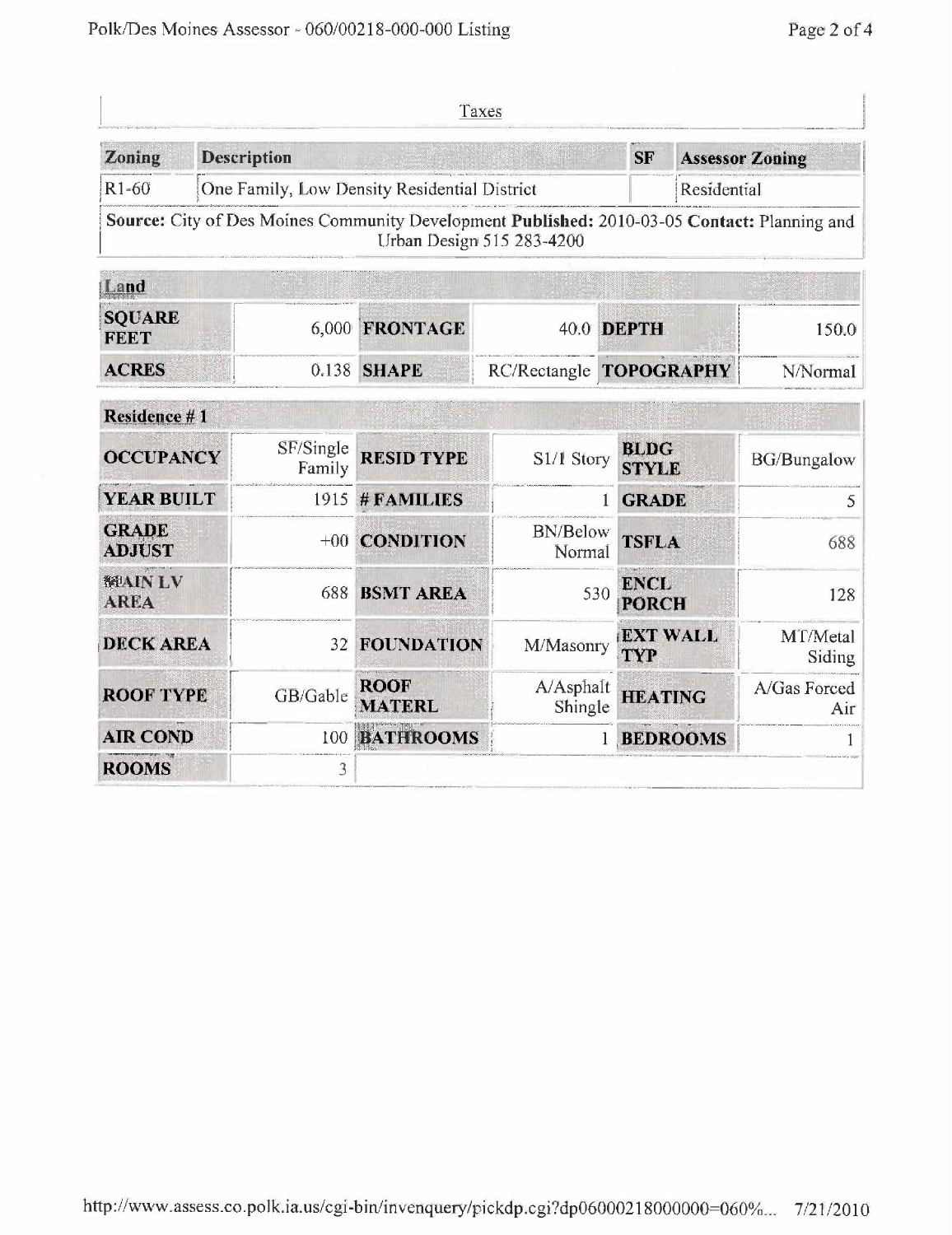

| Detached $#101$                                                                             |                            |                                              |    |                   |                    |
|---------------------------------------------------------------------------------------------|----------------------------|----------------------------------------------|----|-------------------|--------------------|
| <b>OCCUPANCY</b>                                                                            | GAR/Garage                 | <b>CONSTR</b><br>TYPE                        |    | FR/Frame MEASCODE | D/Dimensions       |
| <b>MEASURE1</b>                                                                             | <b>THE REPORT OF STATE</b> | Surge program and interesting<br>16 MEASURE2 | 24 | STORY<br>HEIGHT   |                    |
| <b>GRADE</b><br>Contractories for subsection. <sup>100</sup> of April 111 and success there |                            | <b>4 YEAR BUILT</b>                          |    | 1960 CONDITION    | BN/Below<br>Normal |

| <b>Seller</b>                                        | <b>Buyer</b>        | <b>Sale</b><br><b>Date</b> | Sale Instrument Book/Page   |           |
|------------------------------------------------------|---------------------|----------------------------|-----------------------------|-----------|
| <b>WOMANS CHRISTIAN</b><br><b>TEMP UNION</b>         | HUTTON, AMBER       | $2009 -$<br>$03 - 26$      | 56,000 C/Contract 12968/913 |           |
| <b>WOMAN'S CHRISTIAN,</b><br><b>TEMPERANCE UNION</b> | CLEGHORN, JOSHUA J. | $2004 -$<br>$12 - 02$      | $33,500$ C/Contract         | 10849/777 |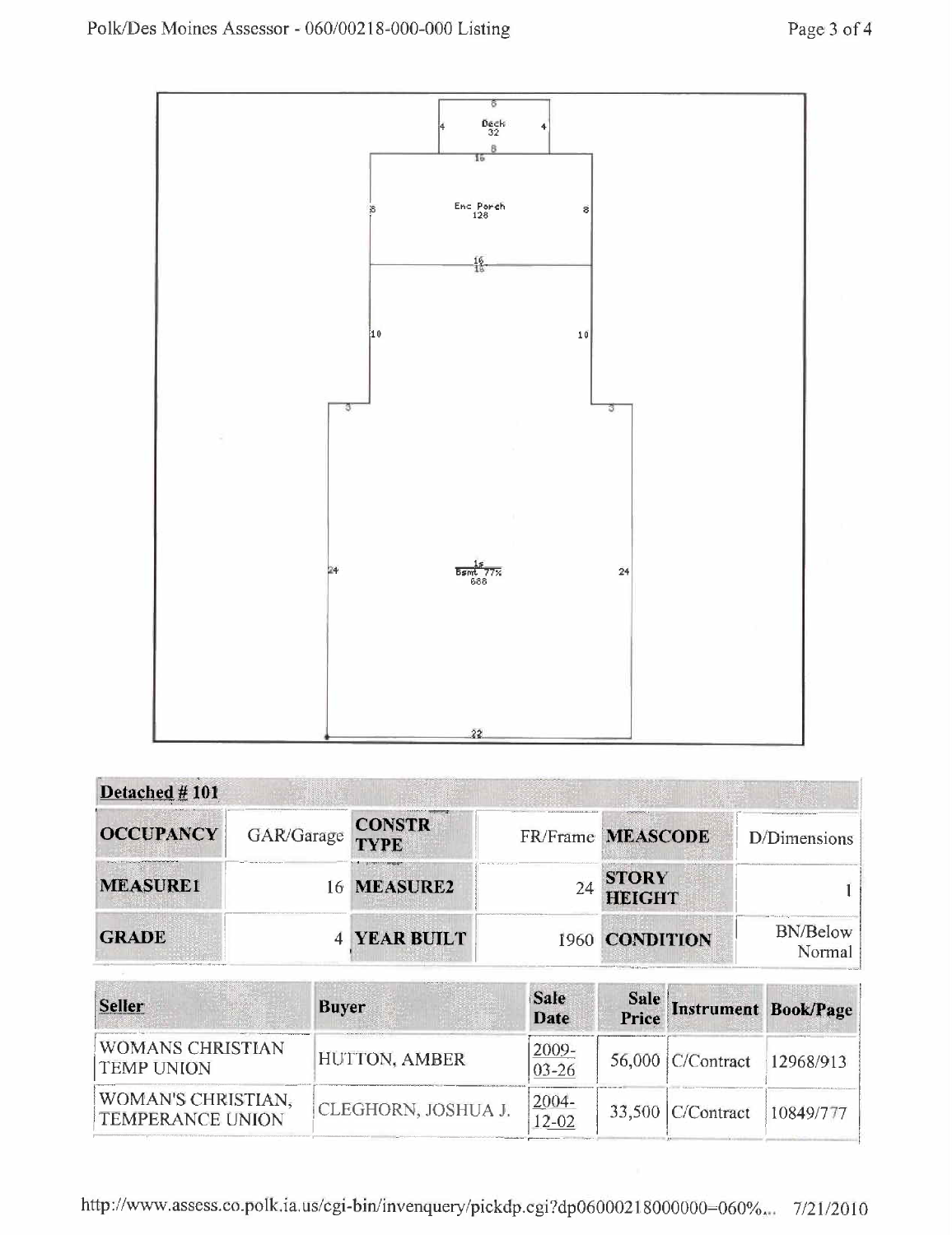| <b>GREEN TREE</b><br>SERVICNG, LLC |                              | WOMAN'S CHRISTIAN<br>TEMPERANCE UNION |              |                    | 2004-<br>$11 - 17$ |  | 29,000                           | D/Deed      | 10842/536      |                |              |  |
|------------------------------------|------------------------------|---------------------------------------|--------------|--------------------|--------------------|--|----------------------------------|-------------|----------------|----------------|--------------|--|
| Year                               | <b>Status</b><br><b>Type</b> |                                       |              | <b>Application</b> |                    |  | <b>Permit/Pickup Description</b> |             |                |                |              |  |
| 1995                               | P/Permit                     |                                       | CP/Complete  |                    | 1994-07-12         |  | <b>Enclosed Porch</b>            |             |                |                |              |  |
| Year                               | <b>Type</b>                  |                                       | <b>Class</b> |                    | <b>Kind</b>        |  | Land                             | <b>Bldg</b> | AgBd           |                | <b>Total</b> |  |
| 2009                               | <b>Assessment Roll</b>       |                                       |              | Residential        |                    |  | 11,900                           | 33,300      |                | $\theta$       | 45,200       |  |
| 2007                               | Assessment Roll              |                                       |              | Residential        |                    |  | 11,900                           | 33,300      |                | $\overline{0}$ | 45,200       |  |
| 2005                               | <b>Assessment Roll</b>       |                                       |              | Residential        |                    |  | 8,400                            | 30,300      |                | $\Omega$       | 38,700       |  |
| 2003                               |                              | <b>Assessment Roll</b>                |              | Residential        |                    |  | 7,360                            | 26,250      |                | $\theta$       | 33,610       |  |
| 2001                               | Assessment Roll              |                                       |              | Residential        |                    |  | 6,270                            | 21,360      |                | $\theta$       | 27,630       |  |
| 1999                               | <b>Assessment Roll</b>       |                                       |              | Residential        |                    |  | 6,750                            | 26,740      | $\Omega$       |                | 33,490       |  |
| 1997                               | Assessment Roll              |                                       |              | Residential        |                    |  | 6,110                            | 24,220      |                | $\sigma$       | 30,330       |  |
| 1995                               | Assessment Roll              |                                       | Residential  |                    | Full               |  | 5,560                            | 22,040      | $\theta$       |                | 27,600       |  |
| 1993                               | <b>Assessment Roll</b>       |                                       | Residential  |                    | Full               |  | 4,800                            | 16,850      | $\overline{0}$ |                | 21,650       |  |
| 1991                               | Assessment Roll              |                                       | Residential  |                    | Full               |  | 4,800                            | 12,380      | $\Omega$       |                | 17,180       |  |
| 1991                               | Was Prior Year               |                                       | Residential  |                    | Full               |  | 4,800                            | 10,510      | $\overline{0}$ |                | 15,310       |  |

email this page

**Herville, William Lincoln** 

Room 195, 111 Court Avenue, Des Moines, IA 50309<br>Phone 515 286-3140 / Fax 515 286 3386<br>polkweb@assess.co.polk.ia.us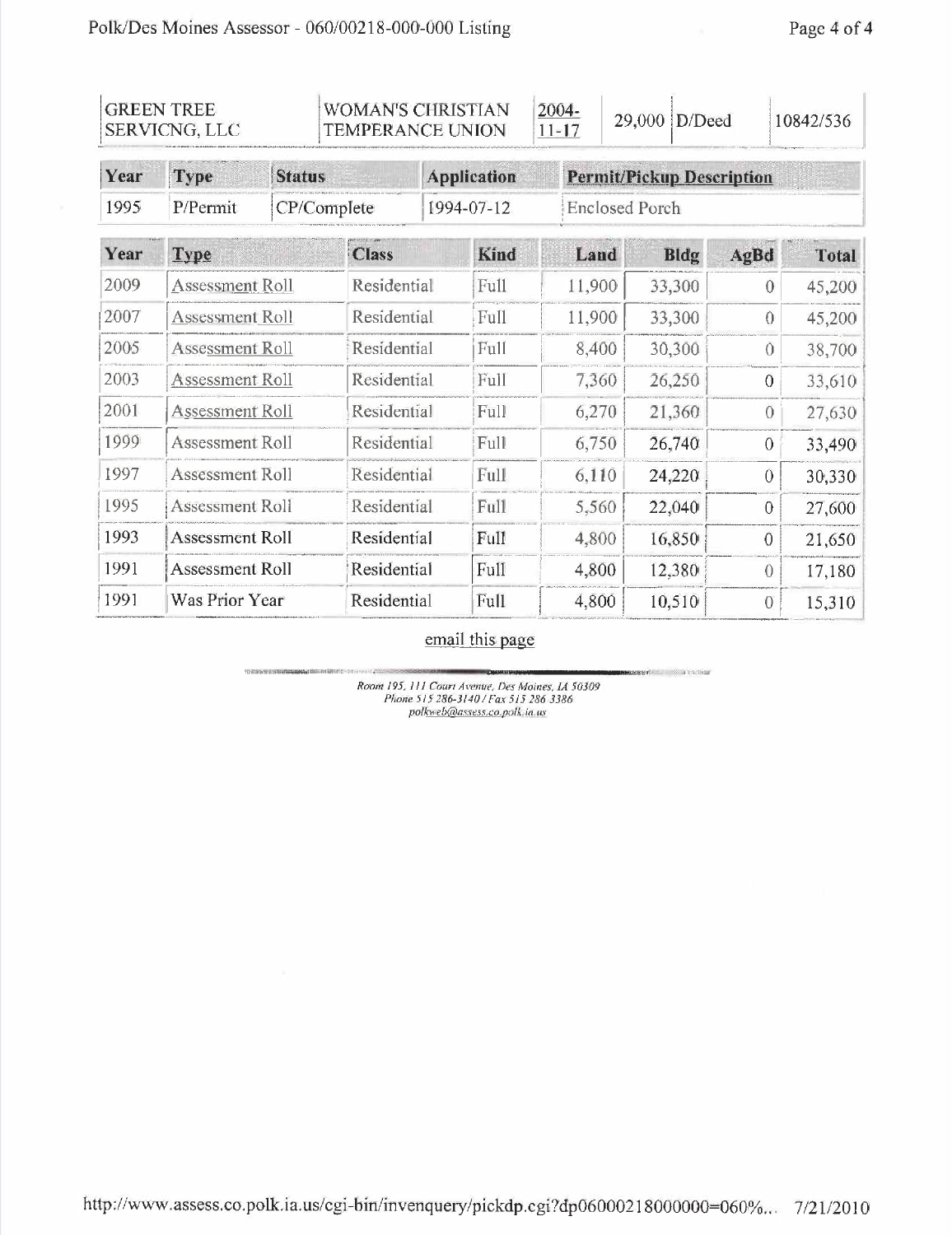

### **PUBLIC NUISANCE** NOTICE OF INSPECTON NEIGHBORHOOD INSPECTON DIVISION COMMUNITY DEVELOPMENT DEPARTMENT CITY OF DES MOINES, IOWA

# BDH-ie

DATE OF NOTICE: June LS, 2010 DATE OF INSPECTION: June 10, 2010

CASE NUMBER: COD201O-0401O

PROPERTY ADDRESS: 2809 EASTON BLVD

LEGAL DESCRIPTION: LOT 6 BOULEVARD ADDITION

AMBER HUTTON Contract Buyer 2809 EASTON BLVD DES MOINES IA 50317

WOMANS CHRISTAN TEMP UNION Title Holder JEANNE LILLIG - REG. AGENT 4425 UNIVERSITY AVE APT 1 DES MOINES IA S0311

An inspection of the referenced property was conducted for its conformance to the Municipal Code of the City of Des Moines. It has been determined from that inspection that the dwelling currently constitutes not only a menace to health and safety, but is also a public nuisance. Accordingly, the dwelling wil be placarded as unfit for human habitation pursuant to the Municipal Code of the City of Des Moines and the Code of Iowa.

If not occupied at the present time, the dwelling is to remain vacant and unoccupied until occupancy is authorized by this office. If the dwelling is occupied, it must be vacated immediately. If procedures to vacate the premises are not undertaken immediately upon receipt of this notice, and in no case later than seven (7) days, the City wil issue a Municipal Infraction in accordance with Secion 60-304 and 60-306 pursuant to the Municipal code of the City of Des Moines. Additionally, if the property had a Certificate of Inspection, it is hereby revoked.

Attached is a listing of the violations existing on the date of the inspection and a recommendation as to the remedial action required to correct such violations. Failure to correct these violations will result in legal action. The violations noted must be corrected within 30 days from the date of this notice. The violations noted must be corrected within 30 days from the date of this notice. Failure to correct these violations will result in a request to the City Council, sitting as the board of Health, to approve legal action. As a result of this public nuisance action there will be costs incurred by the City. Costs will be biled out when the nuisance has been abated. Failure to pay the costs will result in collection by assessment to the property or personal judgment.

**SECRETARY** 

# ALL ELECTRICAL, MECHANICAL, PLUMBING, AND STRUCTURAL COMPONETS IN NEED OF REPLACEMENT OR REPAIR, ARE TO BE BROUGHT TO MINIMUM CODE REQUIREMENTS WITH NECESSARY PERMITS AS REQUIRED TO MEET CITY CODES.